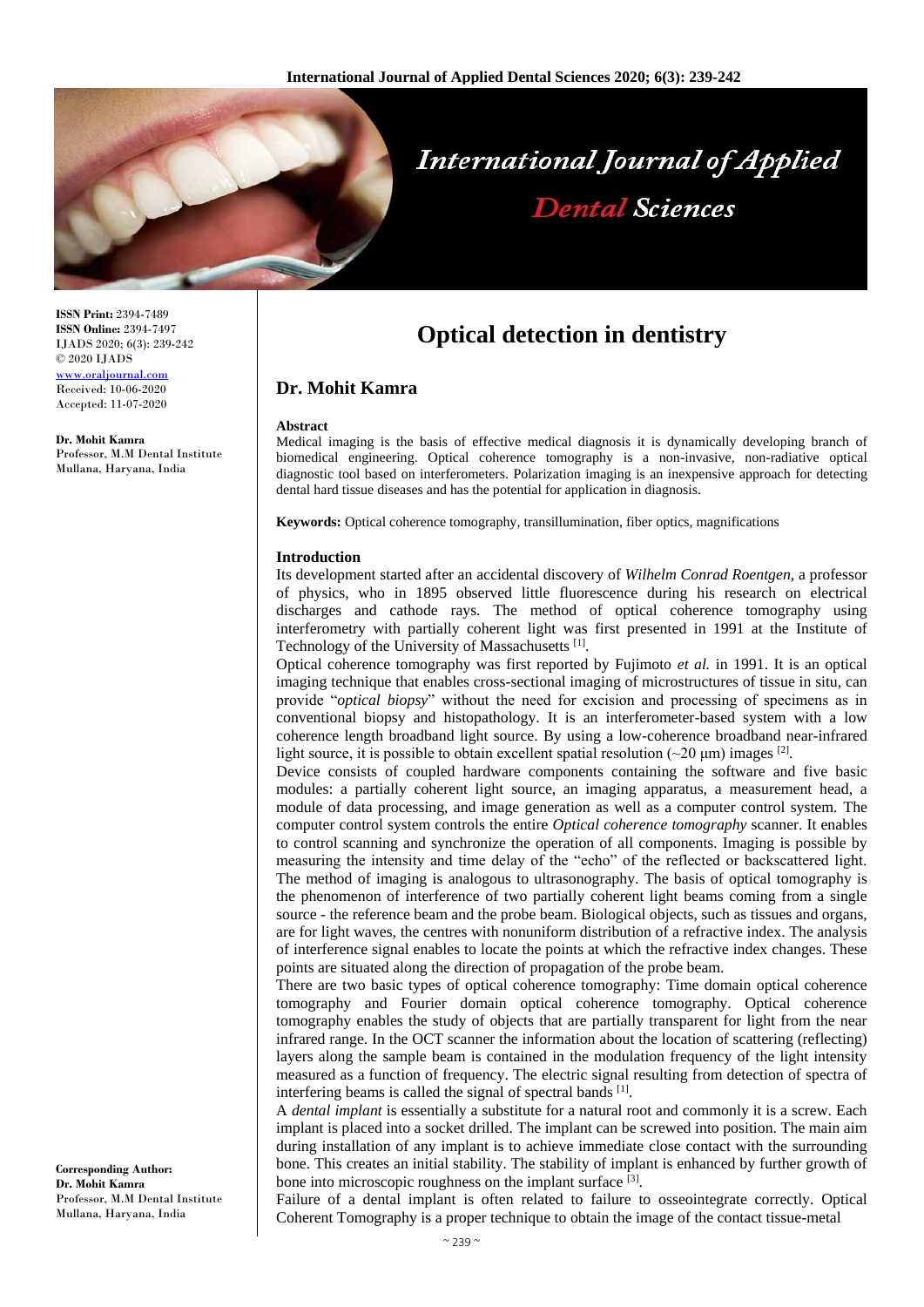screw. OCT images are useful to evaluate optical properties of bone tissues. To study the quality of the contact between tissue and metal screw high resolution image of the investigated area is required. Optical microscopy is a useful imagistic method because is low cost, short time and nonspecial preparation requirements. Scanning electron microscopy gives much higher resolution images with specific *disadvantages*: expensive equipment, time consuming, dried samples, prepared samples, skilled people. Both techniques can supply very nice images but only of the visible free surface. They cannot show the contact quality, because the surface of the metal is below the tissue growth on the screw. A competitive and non-invasive method is Optical Coherent Tomography, it is a proper technique to obtain the image of the contact. The most important feature of it is the possibility to see under the free surface of tissue [4].

Optical Coherence Tomography has been used to produce images of dental tissues. Fourier Domain Optical Coherence Tomography (FD-OCT) achieves greater sensitivity and higher image speeds than Time Domain-OCT. The most effective approach to do FD-OCT is to keep the single photodetector and to use a swept light source instead of superluminescent diode. The great advantage of the swept source technique is the simplicity of the interferometer. It has the capacity to give 3-D image of the tissue at the implant sites for in-vitro investigations [3].

The most common way to *detect oral mucosal disease* is by visual inspection of the suspect tissue. However, the human eye is not optimized for this task because the perceived spectrum of light is divided into three channels, all of which have overlapping spectral sensitivity curves. *Abnormalities in the oral cavity* are optimally perceived when the excitation is in the long wave ultraviolet (UVA) band. Positive green autofluorescence emissions arise from the cytokeratins which are found in normal oral mucosal epithelial cells, when tissues are exposed to violet and blue light.

Ultraviolet (UVA), blue and green light causes visible greenyellow *fluorescence* in healthy enamel. Enamel fluorescence does not depend on the colour of the tooth. Dentine has a distribution spectrum which is similar to that of enamel. Reduced fluorescence from dental hard tissue indicate the presence of early forms of mineral loss from dental caries or dental erosion, or subsurface porosity. These lesions can then be arrested or reversed using remineralizing therapies. The underlying process used with UVA systems, is that when excited by UVA and violet light, carious enamel appears dark compared to yellow-green luminescent sound enamel. Such negative fluorescence has been shown to detect more demineralized pre-cavitated enamel areas than a conventional visual examination.

The *fluorescence method* can also be used to assess cleaning techniques for teeth as well as dental appliances, since residual deposits of mature plaque and calculus appear as red fluorescing areas. The maturity of dental plaque, rather than the presence of particular cariogenic streptococci, is the basis for the red fluorescence. The same wavelengths give red emissions from infected carious dentine in cavity preparations, indicating the presence of bacteria thus guiding caries removal [5].

Dental enamel constitutes the outer layer of a crown of teeth and grows nearly parallel. This unique nanostructure makes enamel possess *birefringence properties*. The tooth surface exhibits an optical birefringence property, which means that the intensity response of the reflected light changes with a different polarization orientation of the incident light. It has

been reported that the observed enamel birefringence is the sum of the intrinsic (related to hydroxyapatite crystals and with negative sign) and the form (related to non-mineral volumes and with positive sign) birefringence. When a polarized light is emitted on a tooth, the polarization state of the backscatter light from the infected part is expected to differ from the uninfected part because of the nanostructural changes arising from dental hard tissue diseases. By observing the polarization states images, a lesion can be distinguished quantitatively. *Polarized light microscopy* and *Polarization sensitive optical coherence tomography* have been used to investigate the birefringence characteristics of the tooth and to monitor the progress of dental caries as well as remineralization and demineralization processes. All the dental hard tissue diseases exhibit higher diattenuation and overall lower linear retardance when compared to the normal tissue whereas the changes of depolarization are not significant. Infected area has lower linear retardance than the healthy part because of the damage of the enamel nanostructure, which leads to the loss of its birefringence properties. In contrast to the linear retardance, the diattenuation images exhibit a high signal-to-noise ratio and have higher capability to identify the infected area [6].

Minimally invasive dentistry calls for the development of a diagnostic technique for *carious lesions* in the earliest stages of the disease. *Transillumination* is a method based on optic fibre technology whereby a tooth is targeted by high-intensity white light emanating from a hand-held device. Tissue with caries, being more porous than healthy tissue, absorbs far more light enabling us to observe that the surrounding tissue is whiter and more opaque, whereas the lesion appears darker because carious lesions disperse visible light. This method may be used on any dental surface of the patient, particularly in interproximal lesions of anterior teeth, as in this case, the bucco-lingual enamel thickness is lower than in posterior teeth. The light is propagated towards the tooth by way of optic fibres and has the sufficient intensity to pass through the dental structure to reach areas difficult to view with the naked eye, the light transmitted passes through the tooth and becomes a detectable signal read by a computer; it is then instantaneously displayed on a screen [7].

*Fiber optics* (optical fiber) refers to flexible, thin cylindrical fibers of high-optical-quality glass or plastic. The theory of fiber optics is based on a single optical fiber that consists of glass or plastic material with an outer cladding of a lower index of refraction material. Since the fiber core has a higher refractive index, light rays are reflected back into the core. This phenomenon is based on *Snell's Law* and is called *Total Internal Reflection* (TIR). Individual fibers are grouped together to form a fiber optic bundle. Fiber optics have been used in dentistry for adjunctive illumination of other devices such as handpieces and ultrasonic scalers, as well as attached to magnifying loupes [8].

Optical fiber started with the creation of "optical transmit" by *French Chappe siblings.* In 1880, *Alexander Graham Bell* concocted his 'Photophone', which transmitted a voice motion on a light emission. *Ringer* centered daylight with a mirror and after that talked into an instrument that vibrated the mirror. *William Wheeling*, in 1880, protected a technique for light exchange called "funneling light. In the late 1970s and mid-1980s, phone organizations started to utilize strands broadly to revamp their correspondences framework [**9]** .

*Near Infrared Imaging* serves as a valuable diagnostic aid in the early detection of interproximal caries. The near infrared (NIR) is the region of the electromagnetic spectrum between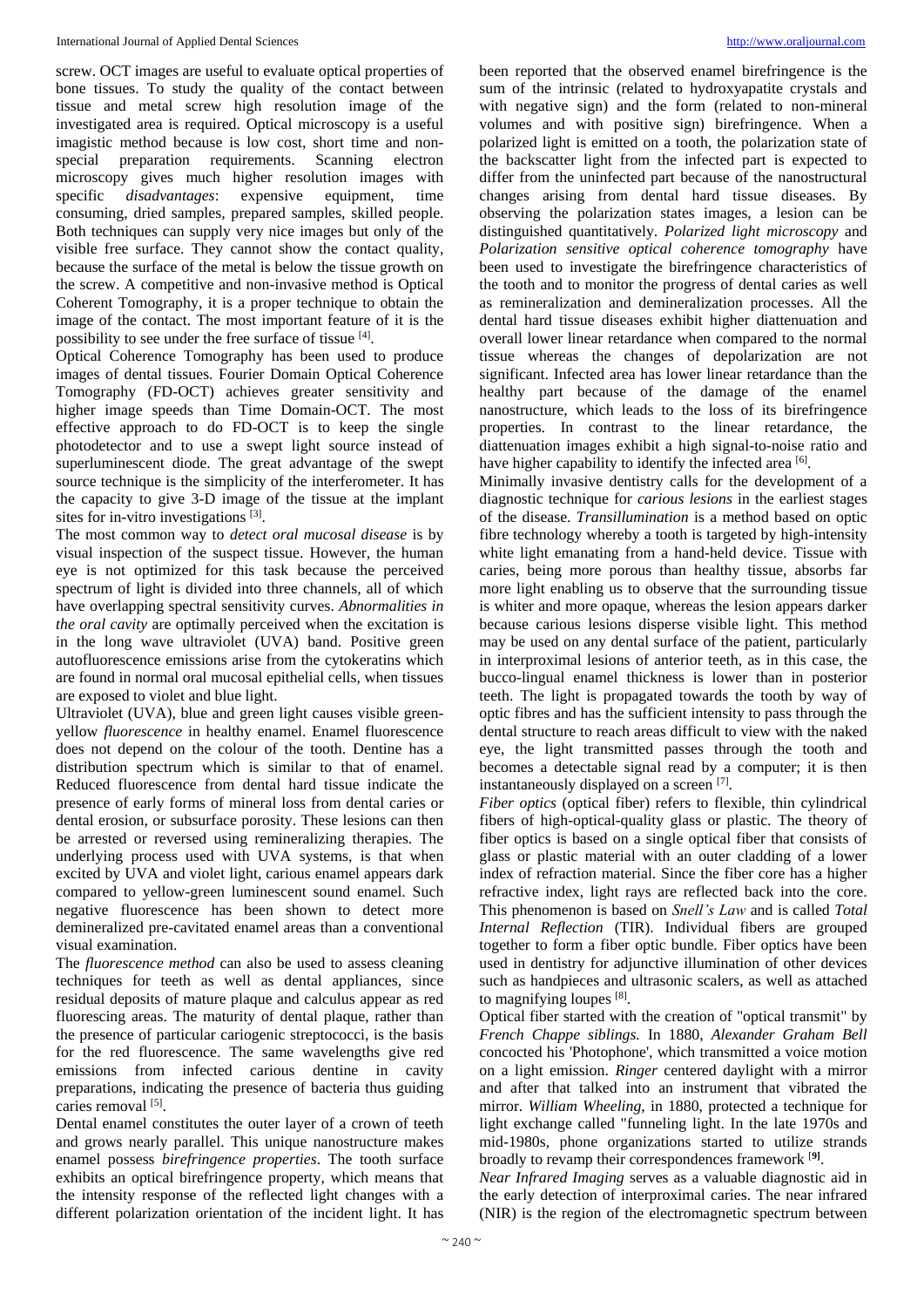0.7 to 2.0 micrometers (μm). Enamel is transparent to NIRI due to the reduced scattering co-efficient of light, allowing it to pass through its entire thickness and present as a dark area, whereas the dentin appears bright due to the scattering effect of light caused by the orientation of the dentinal tubules, any interferences/pathological lesions/ areas of demineralization appear as bright areas in a NIRI image due to the increased scattering within the region. Optical methods have the advantage that they do not use ionizing radiation, thus these procedures can be used as often as desired to monitor caries. NIRI is an effective tool in aiding the diagnosis and monitoring early stages of interproximal caries. It is noninvasive by nature, can be used as frequently as required to monitor the patient's oral health and provide the patient with chairside education, which enables patients to appreciate and understand the finer details associated with their oral health. **<sup>10</sup>** Identification of *cracked teeth* may occur by visual inspection with the unaided eye, although many times diagnostic tests must be used to detect the crack. Removal of restorations and revisualization may be necessary, although most cracks occur in teeth with no or minimal restorations; because the crack with its potential to harbor bacteria and bacterial byproducts may have not completely extended to the pulp. The pulpal diagnosis for a tooth with a crack could be normal, reversible pulpitis, irreversible pulpitis or necrosis. This can be very confusing from the clinical and research perspectives.

*Transillumination* is the detection method that provides the most information, and easily and graphically represents whether a crack is present. It is based on a *law of physics, namely that a beam of light will continue to penetrate through a substance until is meets a space, after which the light beam is reflected.* This results in a light and a dark area of the tooth separated by the fracture line [11].

A necessary attribute in modern dentistry for clinical work is a high level of visual acuity, especially for near vision. A common way to achieve better vision is to effectively magnify the area of interest. *Worschech CC et al*. said that improved lighting, coupled with magnification, provides a clear distinction between surfaces that may look similar in color or texture under traditional working conditions.

Magnifications for microsurgery was introduced to medicine during the late 19th century. *Carl Nylen*, father of microsurgery, in 1921 first used a binocular microscope for ear surgery. The pioneers in dentistry were *Apotheker and Jako*, who first introduced the use of microscope in dental procedures in 1978.

### **Magnification systems**

The concept of magnification-enhanced dentistry incorporates the use of two types of optical magnification systems: a) Loupes b) Surgical operating microscope.

Loupes the most common magnification system used in dentistry is the magnification loupes. Primarily, loupes consist of two monocular microscopes, with side-by-side lenses, angled to focus on an object to form magnified images with stereoscopic properties that are created by the use of convergent lens systems.

**Simple loupes:** Simple loupes consist of a pair of single, positive, side-by-side meniscus lenses. Each lens has two refracting surfaces, with one occurring as light enters the lens and the other when it leaves. Main advantage is cost effective. Disadvantages are primitive with limited capabilities and are highly subjected to spherical and chromatic aberrations, which distort the image of the object.

**Compound loupes or telescopic loupes:** Compound loupes or telescopic loupes consist of multiple lenses with intervening air spaces, thus allowing adjustment of magnification, working distance (WD), and depth of field without increase in size or weight.

**Prism loupes:** Prism loupes are optically most advanced. They produce better magnification, larger fields of view, wider depths of field, and longer working distance. *Surgical operating microscope* in dentistry, are designed on *Galilean principles*. They incorporate the use of magnifying loupes in combination with a magnification changer and a binocular viewing system so that it employs parallel binoculars for protection against eye strain and fatigue. They also incorporate fully coated optics and achromatic lenses, with high resolution and good contrast stereoscopic vision. Surgical microscopes use *coaxial fiber-optic illumination*. This type of light produces an adjustable, bright, uniformly illuminated, circular spot of light that is parallel to the optical viewing axis, due to its shadow-free light, visualization of pathologies, documentation, motion videography, and management of all dental and surgical procedures can be effectively performed under unobstructed vision [12].

A major advantage of optical diagnostic methods is that they use non-ionizing radiation, and can therefore be used with safety at high frequency, unlike dental X-rays. They are simple, painless and noninvasive, and can also be used in situations where radiographs are contra-indicated, such as with pregnant women. The optical polarization imaging system for oral medicine is noninvasive and nonradioactive. In recent years advancements in engineering tools have introduced digital devices for use as supplemental aids for diagnosis of dental pathologies enabling dentists to add to their diagnostic armamentarium.

# **References**

- 1. Monika Machoy, Julia Seeliger, Liliana Szyszka-Sommerfeld, Robert Koprowski, Tomasz Gedrange, Krzysztof Woźniak. The Use of Optical Coherence Tomography in Dental Diagnostics: A State-of-the-Art Review. Hindawi Journal of Healthcare Engineering. 2017, 1-32.
- 2. Yao-Sheng Hsieh, Yi-Ching Ho, Shyh-Yuan Lee, Ching-Cheng Chuang, Jui-che Tsai, Kun-Feng Lin *et al*. Dental Optical Coherence Tomography. Sensors. 2013; (13):8928-8949.
- 3. Ionita I. Optical Coherent Tomography imaging usefulness in implant tissue study. Romanian Reports in Physics. 2009; 3(61):575-580.
- 4. Iulian Ionita. Imaging of dental implant osseointegration using optical coherent Tomography. Article *in*  Proceedings of SPIE - The International Society for Optical Engineering, 2009. DOI: 10.1117/12.808387
- 5. Professor Laurence, Walsh J. Optical diagnostic methods: Current status and future potential. Australasian Dental Practice, 2008, 46-52.
- 6. Tien-Yu Hsiao, Shyh-Yuan Lee, and Chia-Wei Sun. Optical Polarimetric Detection for Dental Hard Tissue Diseases Characterization, Sensors. 2019; (19):1-12.
- 7. Ana Marmaneu-Menero, José Enrique Iranzo-Cortés, Teresa Almerich-Torres, José Carmelo Ortolá-Síscar, José María Montiel-Company, José Manuel Almerich-Silla. Diagnostic Validity of Digital Imaging Fiber-Optic Transillumination (DIFOTI) and Near-Infrared Light Transillumination (NILT) for Caries in Dentine. J. Clin.